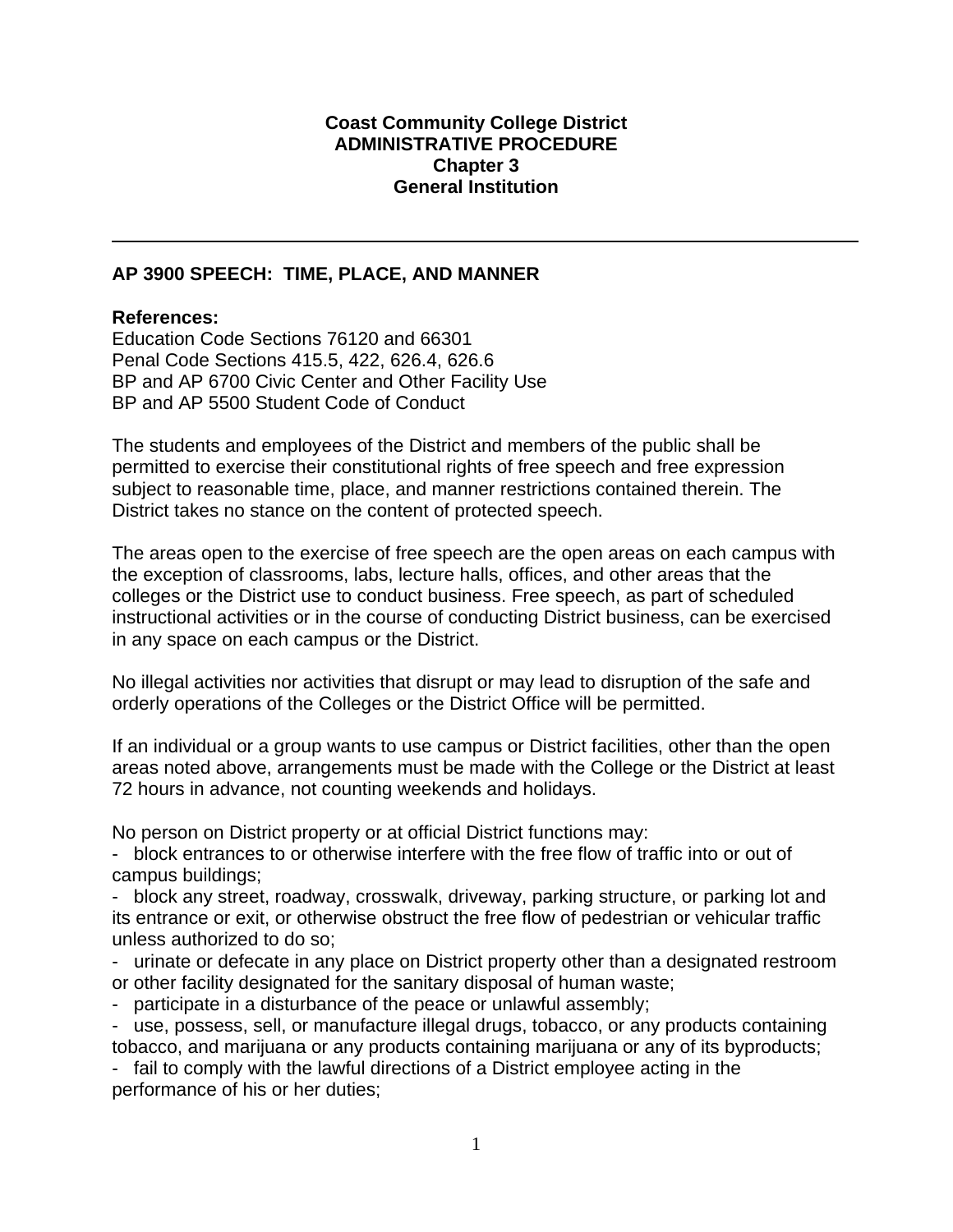- rummage through or remove any discarded item from any waste can, trash can, dumpster, recycling container, or any designated District waste or recycling center without authorization;

- engage in the theft, destruction, or other misuse of District property or equipment;

- have any open fire or torch anywhere on District property, unless, and only to the extent, specifically authorized and limited by the District.

## Amplification Requirements and Restrictions

The following requirements and restrictions are in place to respect the integrity of the educational process and to prevent the disruption of the educational environment and operations of the Colleges. The following apply to the use of amplification equipment:

- Amplification is not permitted during the final week of each term or during any examination period.
- The amplification setting where music is used shall not include any excessive bass settings. Excessive bass in music amplification causes sound reverberation which disrupts the Colleges' mission, and is prohibited.
- Under no circumstances may there be joint amplification systems or more than one amplification system in use in the same general area except as set forth herein.
- Individuals or groups may bring their own amplification system or unit, and need to ensure safe and proper installation and utilization. The District has no responsibility to supply or provide extension cords, electricity, or amplifiers to those supplying their own amplification.

# Posting of Material

The provisions of this section are intended to be viewpoint neutral and no posting may be removed based on viewpoint. Further, no posting may be removed based on content, except any posting that (a) references illegal substances; (b) is obscene; (c) is defamatory, or (d) incites students to create a clear and present danger of the commission of unlawful acts on District premises, the violation of lawful District regulations, or the substantial disruption of the orderly operation of the District. Any posting which is obscene or incites students to create a clear and present danger of the commission of unlawful acts may be removed by the President or Chancellor or designee.

In order to ensure that all written postings abide by this Procedure, the following requirements and restrictions apply:

Written postings in languages other than English must be accompanied by an English translation. All general posting areas are cleared weekly each Friday. Items that have expired or are not dated will be removed.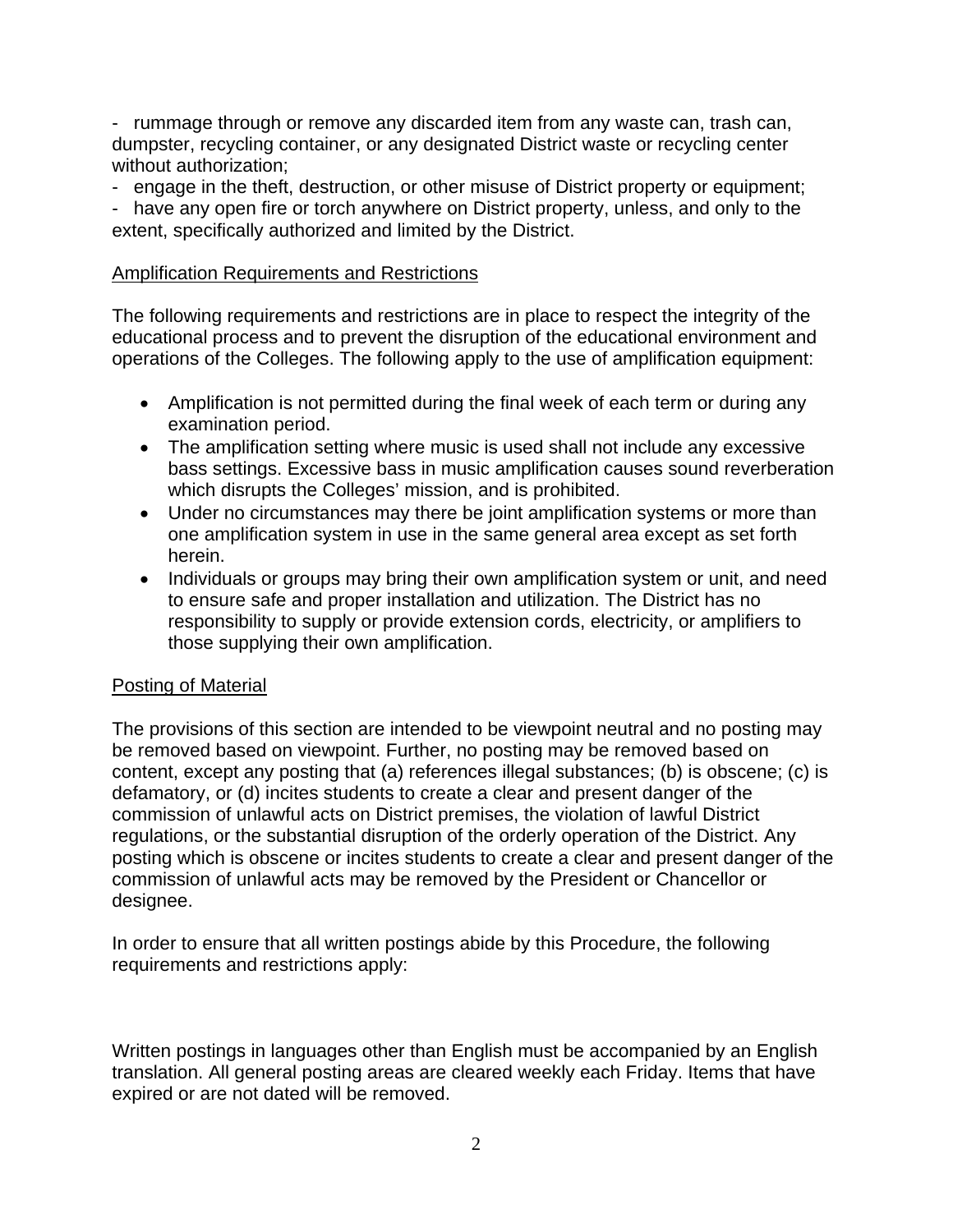In order to accommodate multiple users of limited space, no more than one commercial or non-commercial handbill, circular, or advertisement may be posted by any person or organization concerning the same subject matter, in any one posting area. The size of the commercial or non-commercial handbill, circular, or advertisement shall not exceed 120 square inches.

A commercial or non-commercial handbill, circular, or advertisement may be posted only in approved areas that are designated public usage areas as follows:

# General Purpose Posting Locations

- Bulletin Boards and kiosks marked "General Purpose" are available for posting by any person;
- For Coastline Community College, the posting locations shall be the bulletin boards labeled as "free speech" boards within the Coastline Community College Center, the Garden Grove Center, Westminster Center, and Newport Beach.

# Specific Use Posting Locations

All Bulletin Boards not marked "General Purpose" are reserved for official College uses such as posting of grades, job offers, and scholarship information where only those items may be posted by designated employees.

## Distribution of Handbills, Circulars, or Advertisements

In addition to the limitations imposed upon the posting of commercial or non-commercial handbills, circulars, or advertisements, such materials may be similarly limited from distribution on District property. Prior approval for distribution of commercial or noncommercial handbills, circulars, or advertisements is required except as specified below.

Areas where commercial or non-commercial handbills, circulars, or advertisements may be distributed:

- Outside of any District building where such distribution does not block any sidewalk or create an obstruction to unrestricted access;
- Along the walkways adjacent to the parking lots.

No handbills may be distributed within the parking lots without the written consent of the Associated Student's Office or the College President, or the Chancellor for the District Office location. No handbills or advertisements can be placed on cars parked on district property. All persons distributing handbills or advertisements are responsible for removing all debris caused by the distribution of same and should do so in a manner that does not disrupt the flow of pedestrian or vehicular traffic.

Commercial or non-commercial handbills, circulars, or advertisements may not be distributed inside any buildings including classrooms (except as may be distributed by faculty members in their classroom for educational purposes related to the course).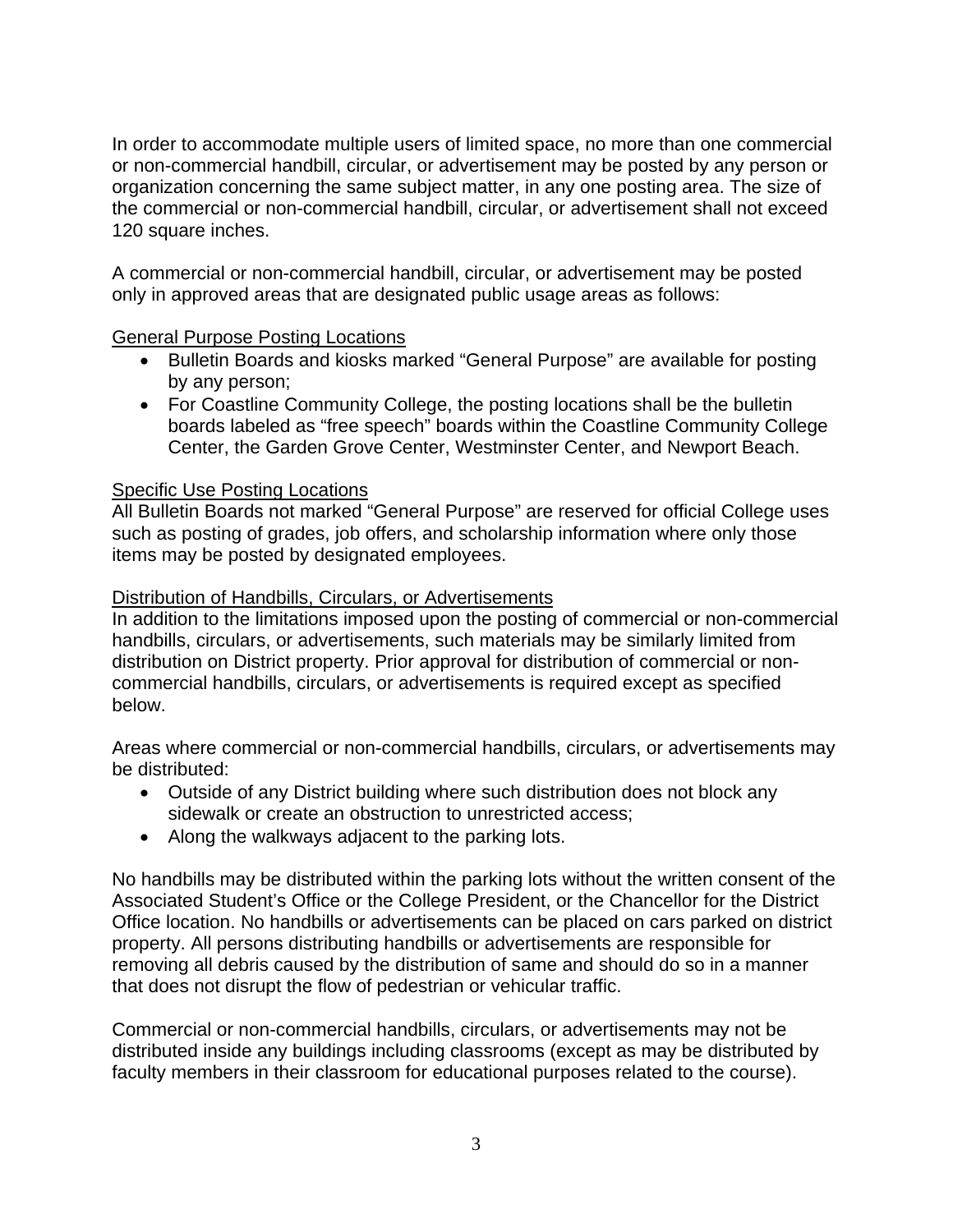# Litter Removal

In the event that litter is created by the distribution of commercial or non-commercial handbills, circulars, or advertisements, the distributor is expected to remove any litter from the immediate area and throw out any discarded materials that may be on the ground or visible within the area of distribution. In the event that a distributor does not remove litter, the District reserves the right to charge the distributor a reasonable fee for costs incurred in litter removal.

# Obscene, Defamatory, or Materials that Incite

Nothing in this Procedure shall be deemed to permit the distribution of material that is obscene, defamatory, or incites students as to create a clear and present danger of the commission of unlawful acts on District property or at a District event, the violation of law, Policy, or Procedure, or the substantial disruption of the orderly operation of the College or the District.

## Copyrighted Material and Trademarks

The District disclaims any responsibility for any alleged violation of copyright trademark, or service mark laws in regard to any material that is set forth in any writing that is posted or distributed on its property by persons who are not District employees. Persons utilizing District facilities are advised not to violate copyright, or trademark laws as it may expose the user to liability.

## Advertisement

The advertisement of the following is prohibited:

- Alcoholic beverages;
- Tobacco products;
- Guns or firearms of any kind;
- Illegal substances as identified by the federal government, or by the State of California;
- Explosive material of any kind.

## Admission Fee or Charge

No person or entity that intends to use District facilities may charge any person who is invited or seeks to attend the event or usage an admission charge or any other charge for any entrance fee or any use fee, with the following exception:

A non-profit organization may charge for entrance or admission to: Cover the cost of the event or use including for example, the cost of referees, judges, equipment, etc., in regards to any supervised recreational use of District property;